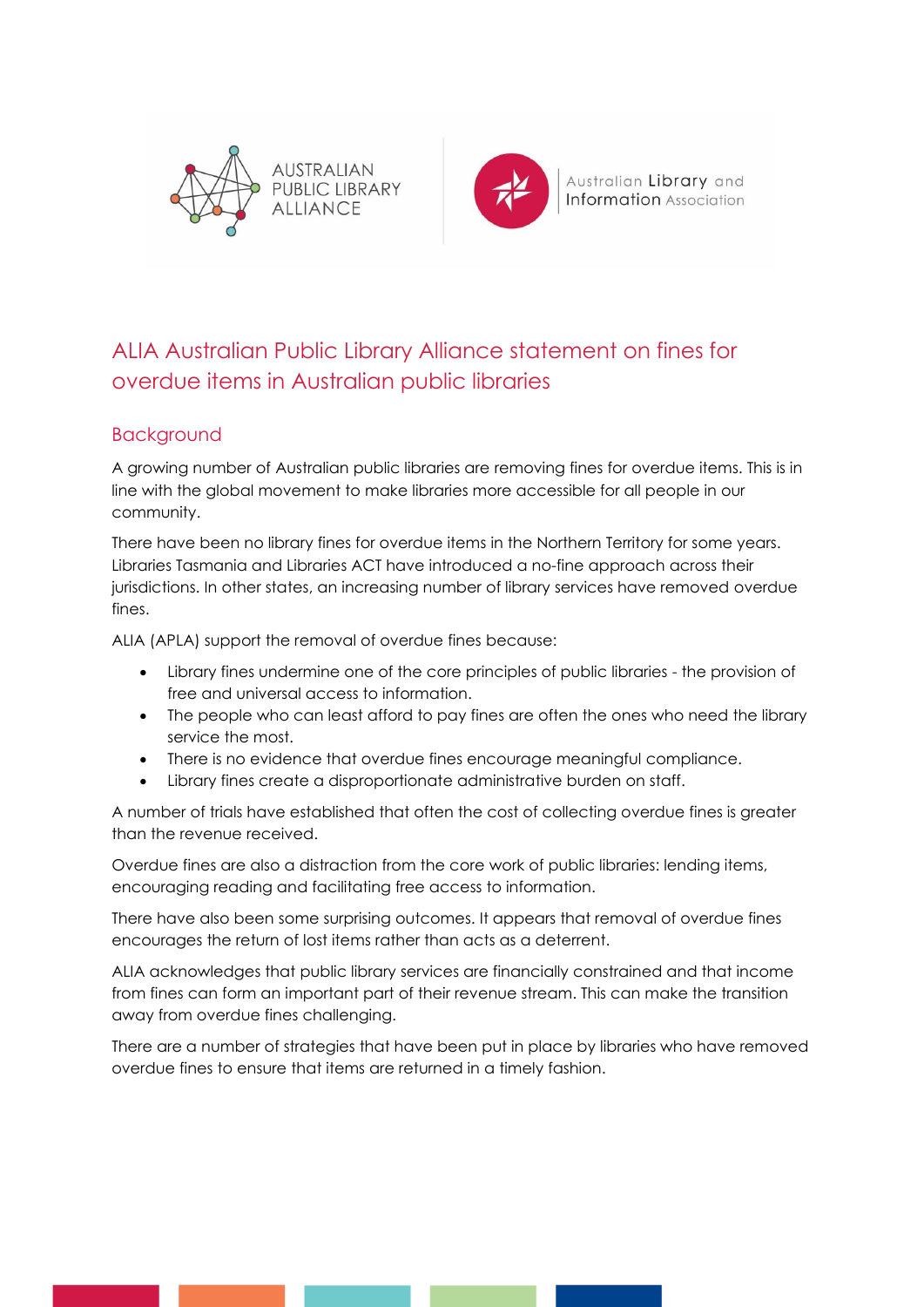These include:

- Implement 'support to comply' process that uses restrictions on membership as a lever rather than overdue fines
- Maintain capacity to recover costs for lost items
- Encourage people with overdue items to donate to literacy programs or nonperishable goods via the library for local charities to make good
- Reminder email and SMS alerts for borrowers to return or renew items

## Recommendations

The ALIA Australian Public Library Alliance makes the following recommendations to library services currently charging fines for overdue items.

- Review your fines policy, carry out a full financial assessment to uncover the true cost of monitoring and collecting fines
- Take note of other libraries' experience in terms of the return of items when overdue fines have been lifted
- Survey your community to evaluate the role of fines in deterring people from borrowing
- Inquire into the impact of library fines on those members of the community who are most in need of library services and can least afford to pay overdue fees
- Consult with your Council's financial and governance sections to determine the best way forward for your community
- Regularly review your policy in the context of national and international library trends
- If fines make a positive net financial contribution, aim to identify alternative sources of revenue
- Seek advice from your council PR and marketing team about the impact of library fines on image and reputation management
- Where overdue fines continue to be levied, consider running amnesty campaigns to encourage people to return items and renew their borrowing rights.

ALIA Australian Public Library Alliance, 27 November, 2019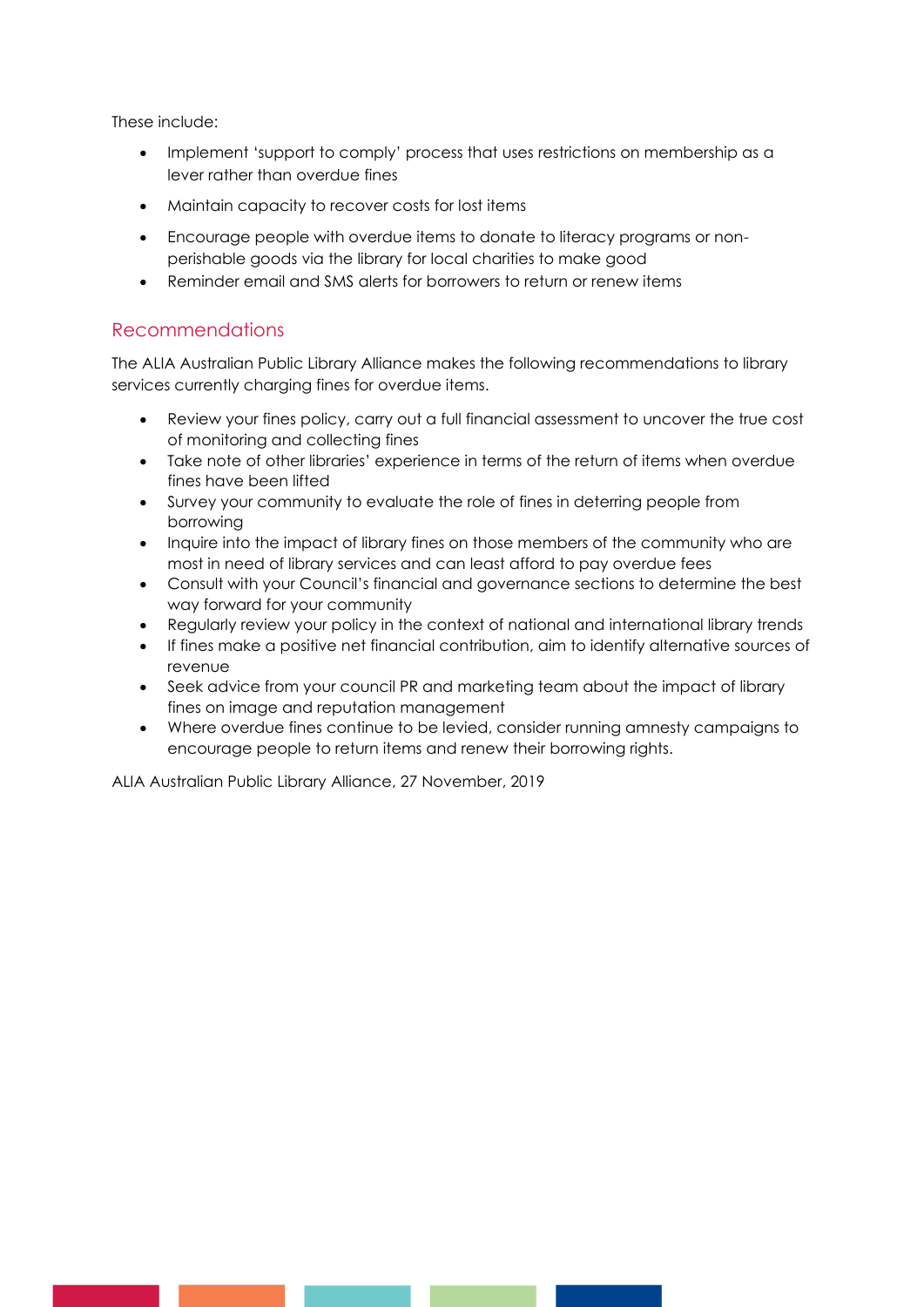## Supporting information

In developing the policy, ALIA APLA took into account the experiences of libraries internationally. These are summarised in the following table.

|                          | The case for fines                                                                                                                                                                                                                                        | The case against fines                                                                                                                                                                                  |
|--------------------------|-----------------------------------------------------------------------------------------------------------------------------------------------------------------------------------------------------------------------------------------------------------|---------------------------------------------------------------------------------------------------------------------------------------------------------------------------------------------------------|
| <b>Barrier to access</b> | The purpose of fines is to keep<br>items in circulation for the<br>benefit of all library users. This is<br>an issue particularly for very<br>popular items, which people like<br>to hold onto for longer,<br>increasing the time others have<br>to wait. | Fines can be a barrier for people<br>who aren't regular and confident<br>library users, and especially for<br>those from low socio-economic<br>backgrounds who benefit most<br>from book borrowing.     |
| <b>Financial impact</b>  | In some places, the sum raised<br>through fines has become an<br>anticipated income stream<br>which enables less well-<br>resourced libraries to run valued<br>services and programs which<br>might otherwise be at risk.                                 | It can cost as much (or more) in<br>staff time and financial processes<br>to monitor and collect fines, as<br>the sum raised by doing so.                                                               |
| <b>Return of items</b>   | Fines are part of a process that<br>manages the recovery of<br>overdue items or financial<br>recompense for their loss.                                                                                                                                   | In a survey of NSW public library,<br>nearly a third of respondents said<br>that not charging overdue fines<br>assisted in the return of items.                                                         |
| <b>Reputation</b>        | Library books are a council asset<br>and fines demonstrate a firm<br>approach to asset<br>management.                                                                                                                                                     | Public libraries aim to be a safe,<br>welcoming place for everyone.<br>Fines, leading to debt collection,<br>do not support this image and<br>can turn away people who need<br>the service most of all. |

In addition, ALIA APLA discussed alternative approaches to fines for overdue items.

Where public libraries have removed fines for overdue items, other devices have been put in place to encourage borrowers to return the items on loan. These include:

- Reminder email and SMS alerts for borrowers to return or renew items
- Automatic renewals through the library management system
- No fines for children and young people under the age of 18
- Amnesties for overdue items
- Requests through the media for the return of items by the community.